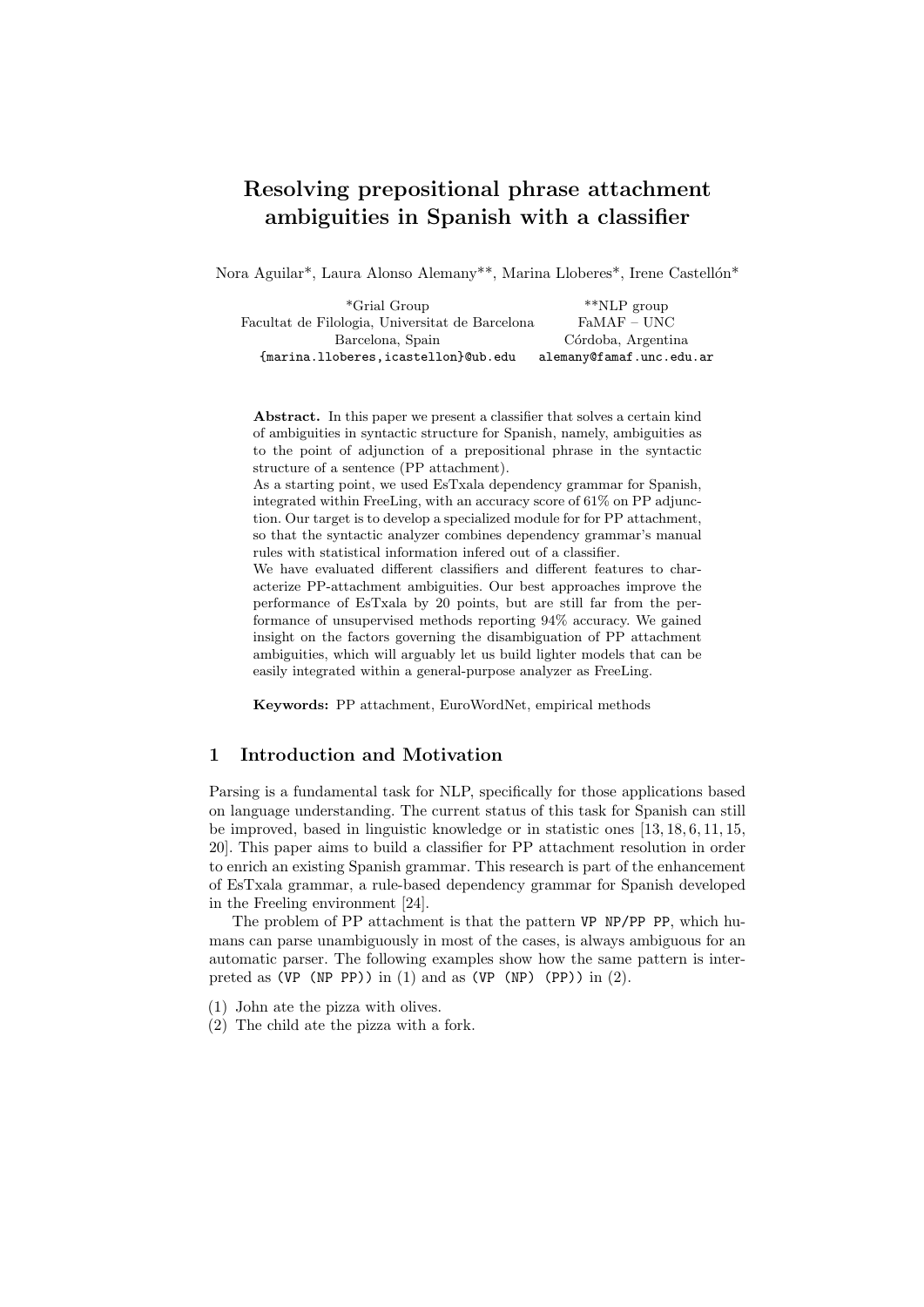2 Nora Aguilar, Laura Alonso Alemany, Marina Lloberes, Irene Castellón

This syntactic ambiguity is one of the most difficult problems to solve for automatic parsers. That is why specific strategies are usually employed to address it, cascaded on top of the results of general-purpose parsers. Many studies for English [26, 25, 23, 21, 16, 5] show that statistical information about the distribution of prepositions, nouns and verbs does improve the performance of parsing with respect to this problem.

We have focused our research in the resolution of PP attachment for Spanish, to improve the performance of the general-purpose dependency grammar within the FreeLing open-source suite of linguistic analyzers, EsTxala. Current results for EsTxala [19] report about 70% accuracy in head selection (UAS). One of its main problems is precisely PP attachment, which yields about 61% of accurarcy. The final goal of this research is to build a hybrid system, combining symbolic and statistical knowledge for the improvement of parsing.

We base our approach on the assumption that linguistic information is relevant and useful for this task, in contrast with purely textual information, such as the form of words that occur in a VP PP/NP PP context. However, it remains to be found which type of linguistic information can help to solve this problem. We expect to assess the contribution of semantic information to this problem..

The general layout for this article is as follows: In section 2 we present some previous work relevant for this research. In section 3 we describe the EsTxala grammar and discuss its performance with respect to PP attachment. In Section 4 we describe our experimental setting, the manually annotated corpus where we extracted training and test examples from, and the characterization of. We also describe the classifiers we compared for this task. We analyze the results of experiments in Section 5, comparing results for classifiers with baselines and the best performance reported in the literature. Finally, we present some concluding remarks and some lines for future work.

## 2 Relevant Work

English PP attachment studies can be traced back to Altmann and Steedman (1988) [2], who showed that current discourse context is often useful for disambiguating attachments. Recent work shows that lexical information is generally sufficient [17, 8, 27, 12].

One of the earliest corpus-based approaches to prepositional phrase attachment used lexical preference by computing co-occurence frequencies (lexical asociations) of verbs and nouns with prepositions (Hindle and Roth, 1993) [17]. Training data was obtained by extracting all phrases of the form (V, N1, P, N2) from a large parsed corpus.

Ratnaparkhi et al. (1994) [27] used a maximum entropy model considering only lexical information from within the verb phrase (ignoring  $N2$ ). They experimented with both word features and word class features, their combination yielding 81.6% attachment accuracy.

A non-statistical supervised approach by Brill and Resnik (1994) [8] yielded 81.8% accuracy using a transformation-based approach [7] and incorporating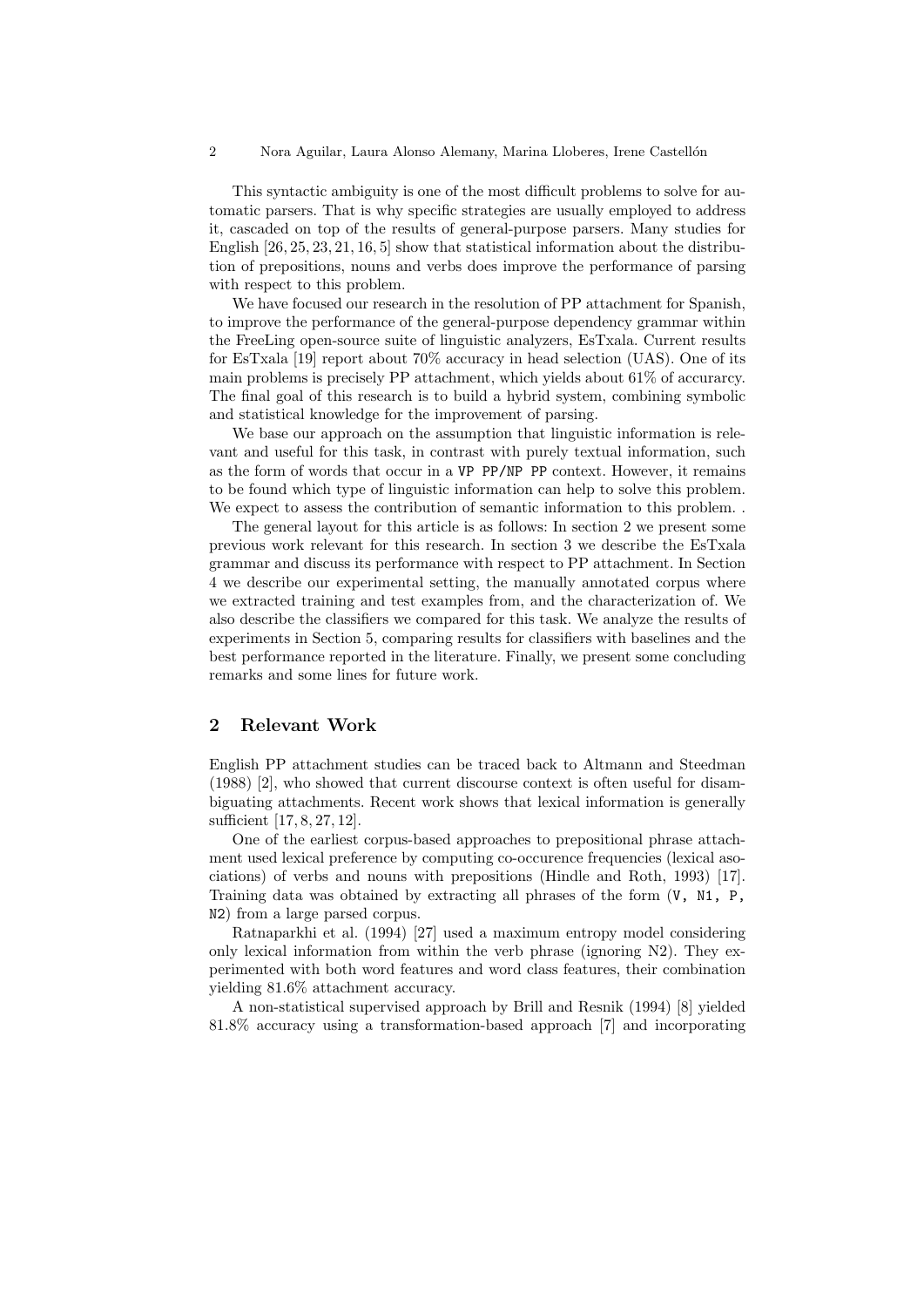word-class information. Later, Collins and Brooks (1995) [12] achieved 84.5% accuracy by employing a backed-off model to smooth for unseen events. Toutanova et al. (2004) [30] makes use of morphological and syntactic analysis and WordNet synsets, yielding 87.5% accuracy.

An improvement to supervised methods was made via an algorithm that employs a semantically tagged corpus (Stetina and Nagao, 1997) [28]. Each word in a labelled corpus is sense-tagged using an unsupervised word-sense disambiguation algorithm with WordNet [22]. Testing examples are classified using a decision tree induced from the training examples. They report 88.1% attachment accuracy approaching the human accuracy of 88.2% [27].

The unsupervised algorithm of Ratnaparkhi (1998) [26] achieves 81.9% attachment accuracy in English. Using an extraction heuristic, unambiguous prepositional phrase attachments of the form  $(V, P, N2)$  and  $(N1, P, N2)$  are extracted from a large corpus. These data model the strength of association of a preposition with noun and verb lemmas. Previously unseen examples of the form V, N, P, N are disambiguated by determining whether the preposition is more strongly associated to the noun or to the verb in the example.

Pantel and Lin (2000) [25] describe an unsupervised method that uses a collocation database, a thesaurus, a dependency parser, and a large corpus (125M words), achieving 84.3% precision on Ratnaparkhi's test set.

Studies on PP attachment disambiguation for Spanish are less prolific and more recent than those found for English. The best results are obtained by Ratnaparkhi (1998) [26], who applies his unsupervised method to a journalistic corpus of Spanish, obtaining a 94.5% of accuracy on a test set of 272 examples.

For German, Volk [31] uses the web to obtain n-gram counts, achieving 75% precision. For Spanish, Calvo and Gelbukh (2003) [10] used a variation on Volk's unsupervised method and obtained a 89.5% of coverage, a 91.97% of accuracy and an overall 82.3% when applied to Spanish.

PP attachment disambiguation in Spanish was also carried out within the 2006 CoNLL Shared Task on multilingual dependency parsing. But results do not specify separate results for PP attachment [9].

#### 3 PP attachment resolution in EsTxala

#### 3.1 The EsTxala grammar

EsTxala Dependency Grammar (Lloberes et al., 2010) [19] is an open-source dependency grammar for Spanish implemented in FreeLing environment [14] and developed for FreeLing Dependency Parser module, Txala [3]. EsTxala was designed for providing deeper, robust and wide-coverage parse trees. The current version includes a set of 4,408 rules. In order to deal with these statements, the grammar carries out three basic operations. Input data are constituency partial trees produced by FreeLing Shallow Parser [4], and the grammar builds full syntactic trees and transforms them into dependency trees. After that, each dependency from the tree is labeled with its syntactic function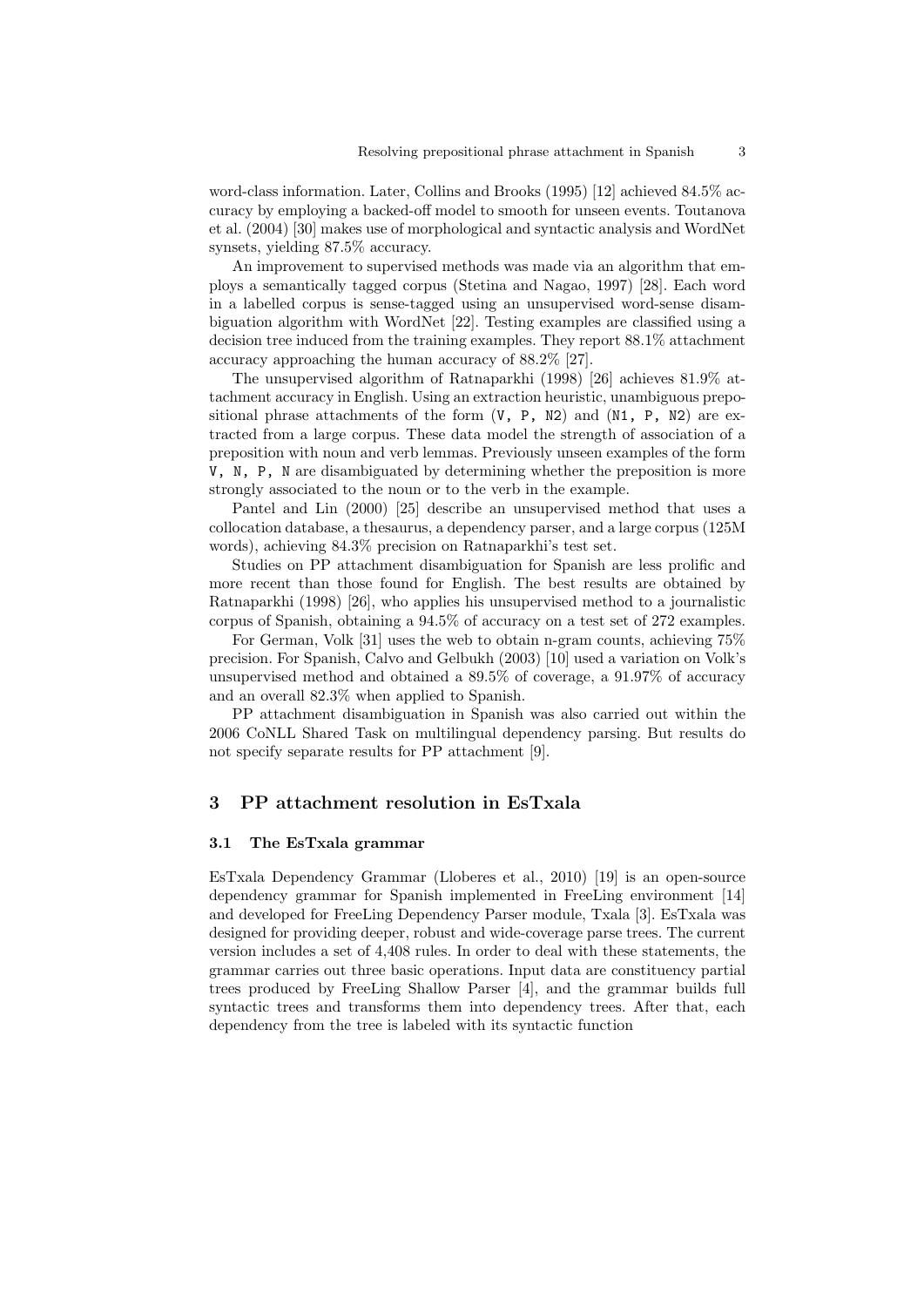4 Nora Aguilar, Laura Alonso Alemany, Marina Lloberes, Irene Castellón

#### 3.2 The problem of PP attachment in EsTxala grammar

Results of the current EsTxala version [19] yield about 70% accuracy regarding head selection (i.e. unlabeled attachment score). A detailed analysis of results revealed that one of most problematic linguistic phenomena to perform is PP attachment. Currently EsTxala has 61% of PP attachment accuracy. A strategy to improve it would be the inclusion of semantic information in the grammar. However, building a semantic model with verbal and nominal restrictions applied to dependency grammar rules is a complex strategy that doesn't guarantee better results. As a consecuence, we focused on developing a statistical solution in order to improve the results about PP attachment.

## 4 Experimental Setting

Our experiments are aimed to assess the impact of different kinds of information in the resolution of PP attachment in Spanish.

#### 4.1 The AnCora corpus

We used the Spanish portion of the manually annotated AnCora corpus [29] as provided for CoNLL-2009 shared task. It is constituted by a part of the Lexesp Spanish balanced corpus, the EFE Spanish news agency, and the Spanish version of the newspaper "El Periódico".

In this corpus, we found 4,764 examples of prepositional phrase attachment ambiguities of the form V NP/PP PP. From these examples, 3,171 corresponded to the preposition "de" (or its form "del"), the rest of prepositions were distributed as seen in Table 1, and 46 prepositions (mainly prepositional multiword expressions) occurred only once in the examples.

|           |                   | prob. of V-attachment |               |                  |
|-----------|-------------------|-----------------------|---------------|------------------|
| $3171$ de |                   | $\cdot^2$             | 22 contra     | 3 vía            |
| 390 en    |                   | .65                   | 19 como       | 3 frente al      |
| 302a      |                   | .63                   | 18 tras       | 2 salvo          |
|           | $211$ para        | .62                   | 17 durante    | 2 respecto a     |
|           | $193 \text{ con}$ | .52                   | 15 hacia      | 2 en vías de     |
| 97        | por               | .55                   | 11 ante       | 2 en relación a  |
|           | 52 entre          | .15                   | 9 a través de | 2 en favor de    |
|           | 51 sobre          | .27                   | $6$ según     | 2 en cuanto      |
|           | $35 \sin$         | .45                   | 6 frente a    | 2 debido a       |
| 28        | desde             | .89                   | 4 bajo        | 2 de acuerdo con |
| 26        | hasta             | .92                   | 4 apartir de  | 2 por encima de  |

Table 1. Number of occurrences of prepositions that occurred more than once in the corpus of examples of the pattern VP NP/PP PP extracted from the AnCora corpus. For the most frequent prepositions, probability of attachment to the verb is provided.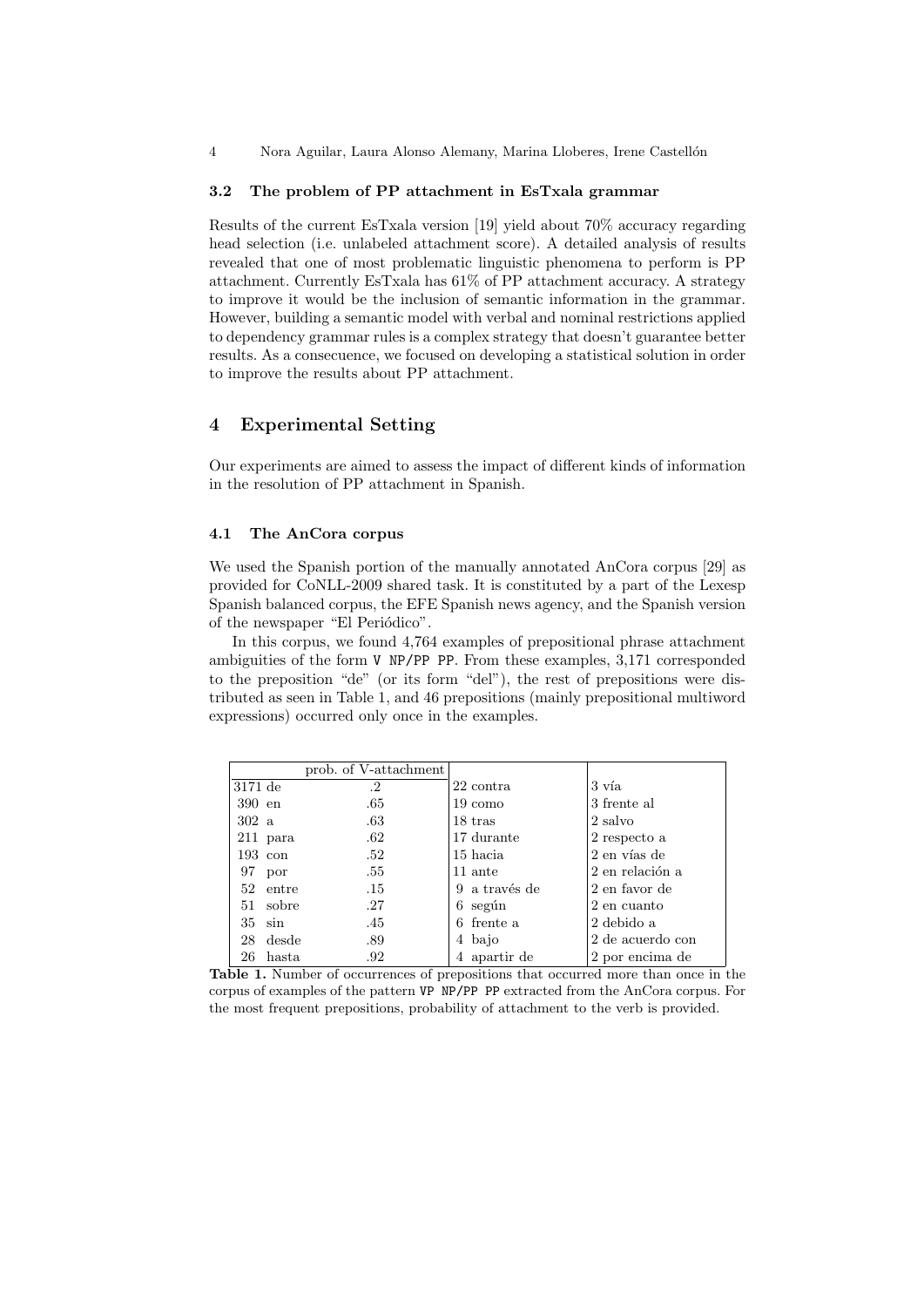As seen in table 1, the amount of examples for most of the cases is very small. Therefore, one of our aims with this research was to find features that were able to generalize well, even if only few examples were available. We expected that semantic features could provide such power of generalization.

78% of the examples (3,748) were cases were the prepositional phrase was attached to a noun phrase, and the rest (1,015) were attached to a verbal phrase. As displayed in the first column of Table 1 (only for the most frequent prepositions, in the first column), different prepositions presented different probabilities of attachment to the noun or to the verb. For example, in the case of the preposition "de", the most frequent by far, only 1.9% of the examples were attached to the verb. However low the probability, there were an interesting number of 61 examples out of that were attached to the verb, which makes it worthy to try to find a classifier to detect them. But in other frequent cases, the probability of attachment to verb or noun was not so clearly defined. For example, in the case of "en", the second most frequent preposition, in 65% of the examples the prepositional phrase was attached to a verb.

Thus, the simple baseline of attaching a PP to the previous NP can give good results for the preposition "de", but is not useful for the rest of prepositions. Therefore, a more complex approach is needed to deal with the problem of PP attachment.

#### 4.2 Characterization of examples

Examples were characterized by the following features:

- lemma of the preposition dominating the prepositional phrase that has to be attached.
- form and lemma of the preceding noun and preceding verb (4 features).
- number of words from the preposition to the preceding noun and preceding verb (2 features).
- form and lemma of the noun dominated by the preposition (2 features).
- proportion of occurrences of the preposition as a noun or as a verb dependant (2 features). These features were calculated on the development set only.
- proportion of occurrences of the preposition depending from the lemma of the preceding noun and preceding verb (2 features), calculated on the development set.
- concepts from the EuroWordNet Top Concept Ontology [32] that characterize the preceding verb, preceding noun and dominated noun (3 features). Verbs and nouns were not disambiguated, but each lexical item was characterized by every base concept that occurred at least in half of its senses.
- concepts from the EuroWordNet Semantic Field that characterize the preceding verb, preceding noun and dominated noun (3 features). As in the preceding set of features, no disambiguation was carried out.
- whether the preposition was included in the lexical subcategorization frame of the verb (2 features). This information was extracted from the SenSem corpus [1] and is availabe in FreeLing, as files that are used by the dependency grammar.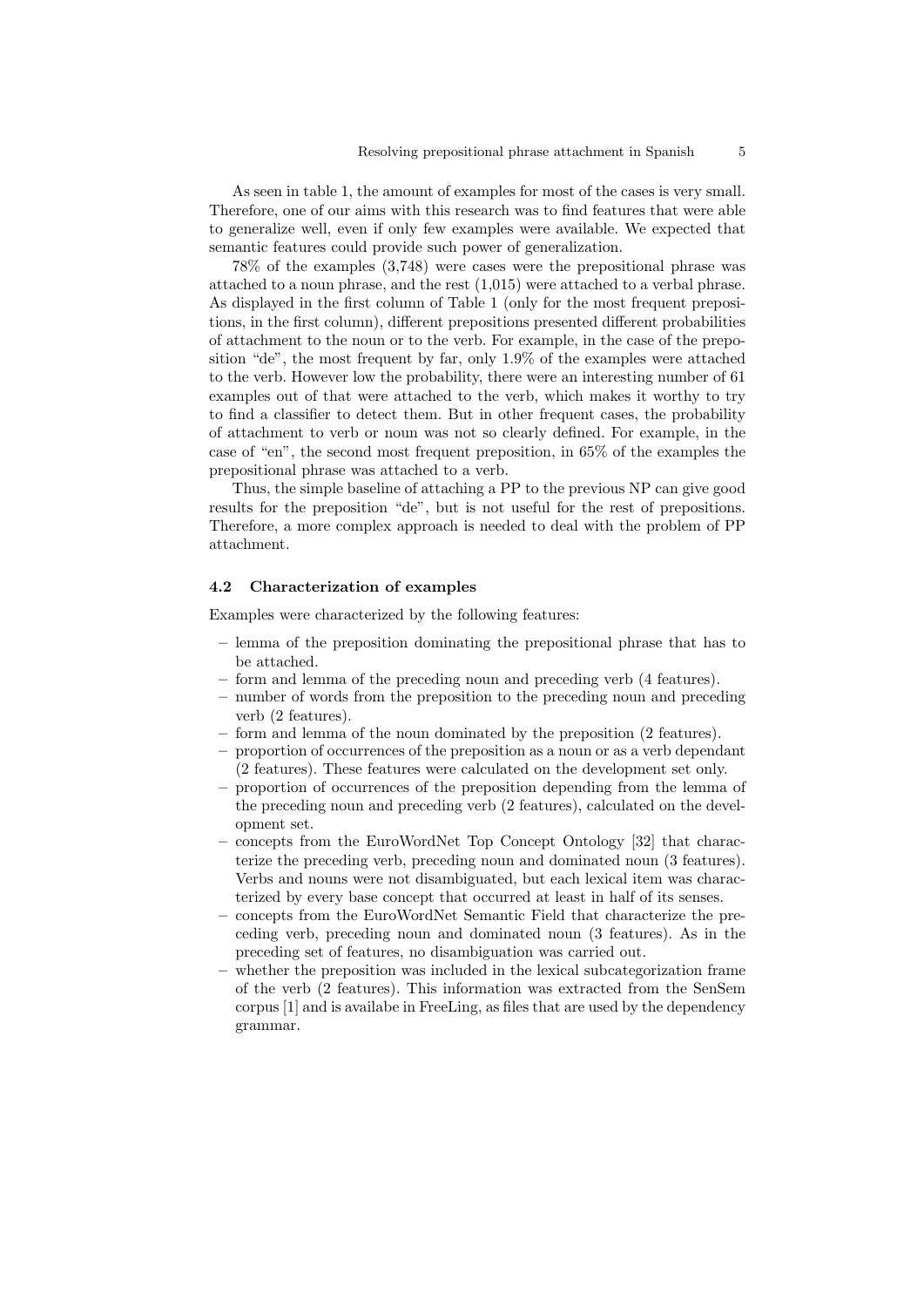We carried out different experiments with different subgroups of the above mentioned features, in order to assess the impact of each of these features in the performance of the classifiers. The basic groupings that were evaluated were:

prep preposition lemma (1 feature).

- morph form and lemma of preceding noun and verb, number of words to preceding noun and verb (6 features).
- morphosynt form and lemma of dominated noun, proportion of dependency from noun, verb, lemma of preceding noun and lemma of preceding verb (6 features). These two last features were left out in most of the experiments because they were very sparse and showed a tendency to overfitting.
- syntactic lexical subcategorization either the noun or verb includes the preposition (2 features).
- semantic base concepts and semantic file of preceding verb, preceding noun and dominated noun (6 features).

#### 4.3 Experiments

Our goal was to obtain a classifier that used the above mentioned features to decide whether the PP in a previously unseen example of the VP NP/PP PP pattern was to be classified as attached either to the noun or to the verb.

In all cases, we trained the classifier with 90% of the examples and tested it with the remaining 10% (477 examples), which had not been seen by the classifier.

Using the weka environment [33], we evaluated different classifiers to gain insight on the resolution of the problem and to assess which could be the best approach. We applied two symbolic classifiers, decision trees (J48) and decision rules (JRip), and two bayesian classifiers, Naive Bayes and Bayes Net.

Additionally, we used three external measures for comparison. First, we used the current performance of EsTxala, described in Section 3.2, is at a 61% of accuracy. We also used two dummy baselines. The most-frequent-class baseline consisted in assigning the most frequent class, adjuncted to the noun, to all examples, which resulted in a 79% accuracy, getting to the level of performance of more complex systems found in the literature. The random baseline consisted in assigning each example one of the two possible classes at random, where the probability of assigning each class was weighted by the probability of occurrence of that class in the corpus of examples. This probability was obtained from the development corpus only. The random baseline performed at 66'3% accuracy, above current EsTxala's performance.

## 5 Analysis of results

Results obtained by the best-performing subgroups of features are summarized in Table 2, and graphically displayed in Figure 1. Feature sets are described in Section 4.2.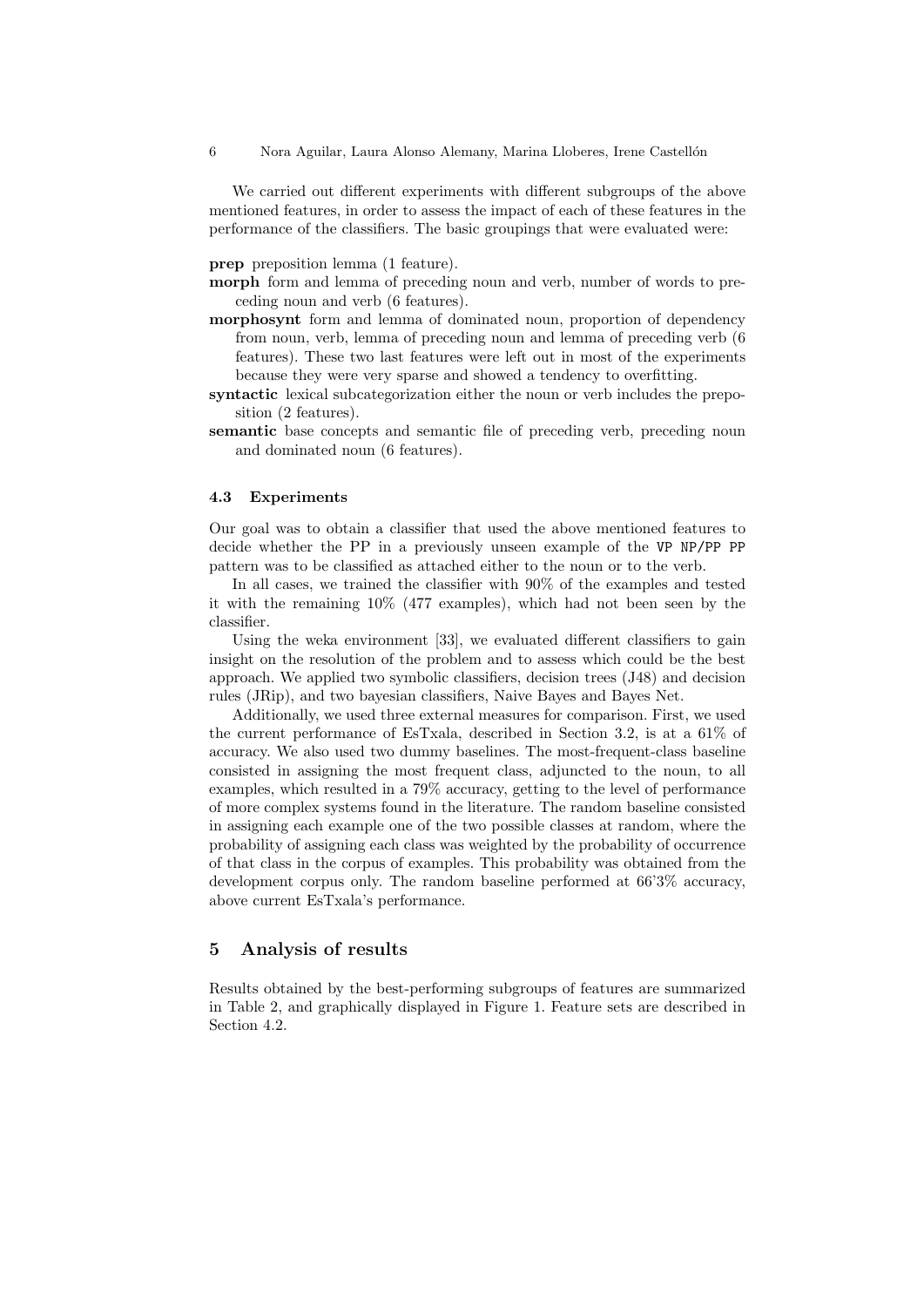| <b>Baselines</b>             |                                  |        |                    |        |        |                                                                |       |       |             |  |  |
|------------------------------|----------------------------------|--------|--------------------|--------|--------|----------------------------------------------------------------|-------|-------|-------------|--|--|
| EsTxala                      |                                  |        |                    |        | 61     |                                                                |       |       |             |  |  |
| Most Frequent Class Baseline |                                  |        |                    |        | 78,7   |                                                                |       |       |             |  |  |
| Random Baseline              |                                  |        |                    |        | 66,3   |                                                                |       |       |             |  |  |
| Data-intensive approach      |                                  |        |                    |        |        |                                                                |       |       |             |  |  |
| Ratnaparkhi 1998             |                                  |        |                    |        | 94,5   |                                                                |       |       |             |  |  |
| Machine Learning Approaches  |                                  |        |                    |        |        |                                                                |       |       |             |  |  |
|                              |                                  |        |                    |        |        | morph morphosynt synt sem prep lemma-dep Naive Bayes Bayes Net |       | J48   | <b>JRip</b> |  |  |
|                              |                                  |        | $^{+}$             | $^{+}$ |        | 76,94                                                          | 85,11 | 86,79 | 87,84       |  |  |
| $^{+}$                       |                                  |        |                    | $^{+}$ |        | 86,16                                                          | 85,11 | 84,70 | 84,28       |  |  |
|                              |                                  |        |                    | $^{+}$ |        | 85,74                                                          | 85,74 | 85,74 | 85,53       |  |  |
| $\hspace{0.1mm} +$           | $^{+}$                           |        |                    | $^{+}$ |        | 85,11                                                          | 74,63 | 19,91 | 41,92       |  |  |
| $^{+}$                       | $^{+}$                           | $^{+}$ |                    | $^{+}$ |        | 84,70                                                          | 74,63 | 19,91 | 44,02       |  |  |
| $^{+}$                       | $^{+}$                           |        | $^{+}$             | $^{+}$ |        | 81,97                                                          | 68,97 | 19,91 | 59,53       |  |  |
|                              | $^{+}$                           |        |                    | $^{+}$ |        | 80,71                                                          | 48,43 | 19,91 | 19,91       |  |  |
|                              | $^{+}$                           | $^{+}$ |                    | $^{+}$ |        | 80,08                                                          | 45,28 | 19,91 | 19,91       |  |  |
|                              |                                  | $^{+}$ |                    |        |        | 78,62                                                          | 80,08 | 80,08 | 80,08       |  |  |
| $^{+}$                       |                                  |        | $^{+}$             |        |        | 66,46                                                          | 65,83 | 80,08 | 78,19       |  |  |
| $^{+}$                       | $^{+}$                           | $^{+}$ |                    |        |        | 78,19                                                          | 57,02 | 19,91 | 48,64       |  |  |
|                              | $^{+}$                           | $^{+}$ | $^+$               | $^{+}$ | $^{+}$ | 70,86                                                          | 51,99 | 19,91 | 67,92       |  |  |
| $^{+}$                       | $^+$                             |        | $^{+}$             | $^{+}$ | $^{+}$ | 70,65                                                          | 49,06 | 19,91 | 19,91       |  |  |
|                              | $\hspace{0.1mm} +\hspace{0.1mm}$ |        | $^{+}$             | $^{+}$ |        | 70,64                                                          | 50,94 | 19,91 | 51,57       |  |  |
| $\hspace{0.1mm} +$           | $^{+}$                           |        | $\hspace{0.1mm} +$ |        |        | 69,39                                                          | 57,23 | 19,91 | 48,22       |  |  |

Table 2. Results of different classifiers to decide the point of attachment of a PP in the VP NP/PP PP pattern, with different feature sets. Feature sets are ordered by descending accuracy. Results above 85% accuracy are highlighted in boldface.

Figure 1 displays a graphical comparison of the performance of baselines, Ratnaparkhi's unsupervised system and EsTxala with respect to the group of features showing best performance in our approach. It can be seen that the performance of our best approach is closer to the performance of Ratnaparkhi's approach than to any other baseline performance. The performance of Calvo and Gelbukh's approach is comparatively closer to the majority class baseline than to our best approach.

When we compare different subgroups of features within our approach, we see that many of the subgroups perform above the 80% most frequent class baseline. The form of the preposition seems to be the most useful feature for all classifiers, in fact, when only this feature is used, all classifiers perform equally well and not very differently from the best performing approach.

We can see that the higher accuracy score is obtained by the semantics  $+$ preposition approach, with 87,84% accuracy with JRip and almost 87% with J48. The performance for BayesNet is still as good as 85%, but it drops 10 points for Naive Bayes. This fact seems to indicate that there are complex relationships between semantic features and prepositions, which cannot be captured by the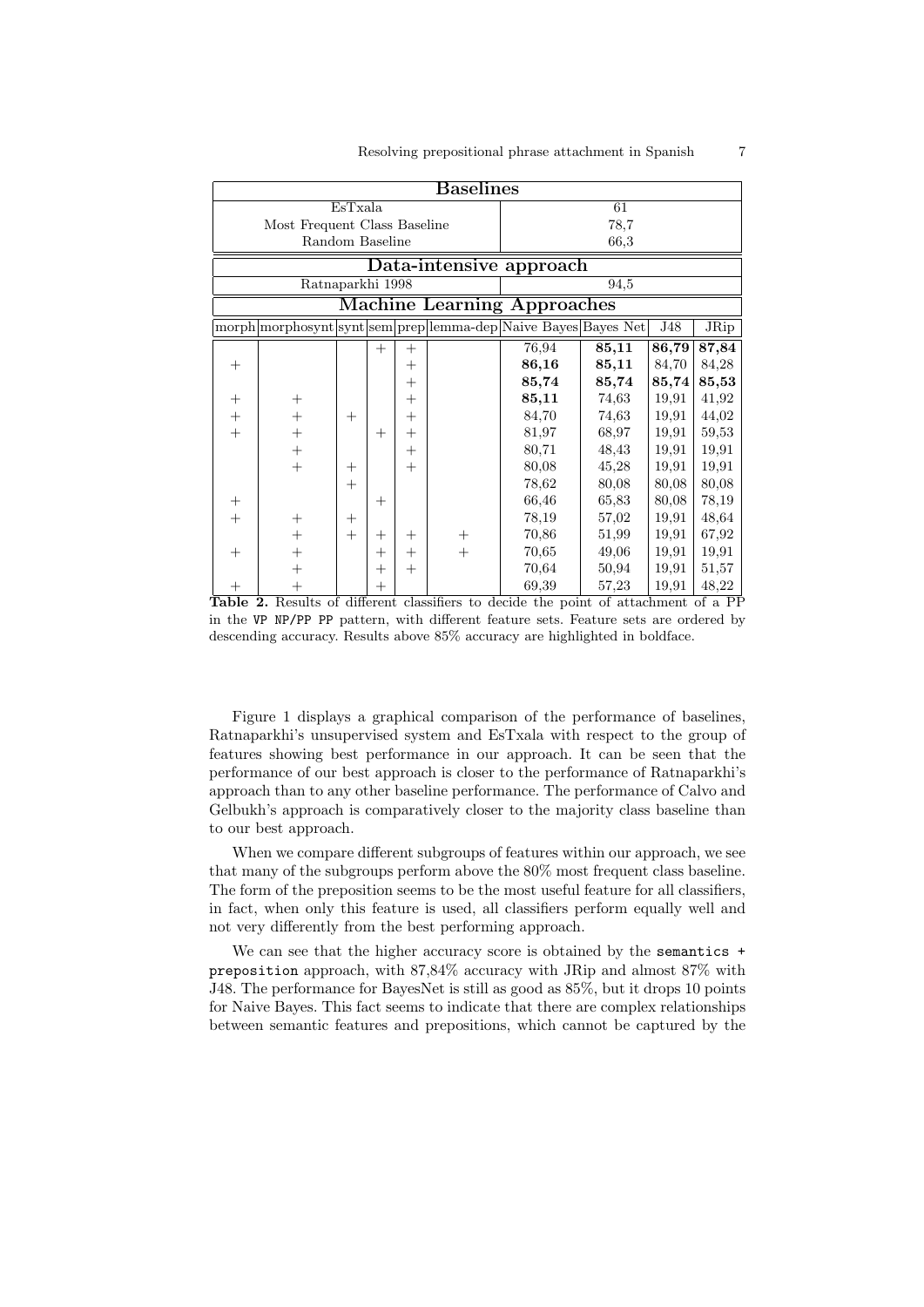

Fig. 1. Performance of different systems that address the problem of PP-attachment: EsTxala, two baselines, Ratnaparkhi's system and our best approach.

simple Naive Bayes model but are indeed captured by the other more complex statistical models.

This indication holds across approaches without semantic information, which produce better results with Naive Bayes, while approaches with semantic information seem to need classifiers that can discover relationships between features. It seems, then, that semantic features can provide a better approximation to the actual causes driving PP-attachment, but this approximation can only be captured by complex relations between features.

The ratio of instances of the preposition depending from the lemma of the preceding noun and preceding verb does not seem to provide useful information. One possible explanation could be that the corpus is not large enough to gather sufficient information for such sparse features as noun and verb lemmas. When evaluated by cross-validation, approaches using these features produce very good results, but they cannot generalize enough to account for previously unseen examples, generally, they overfit to the training examples. Probably, if the development corpus was large enough, these features would provide very valuable information.

This is an interesting result when compared with results obtained for unsupervised approaches, like that of [26]. These approaches rely basically on information about the lexical form of the words co-occurring with a given preposition VP NP/PP PP pattern. We believe that the results we obtained with our experiments are in the same line, showing that lexical information (mainly coming from preposition's form) is very useful, but they also show that semantic information can be successfully combined with lexical information, thus complementing unsupervised approaches and providing reliable information whenewer only a small corpus is available.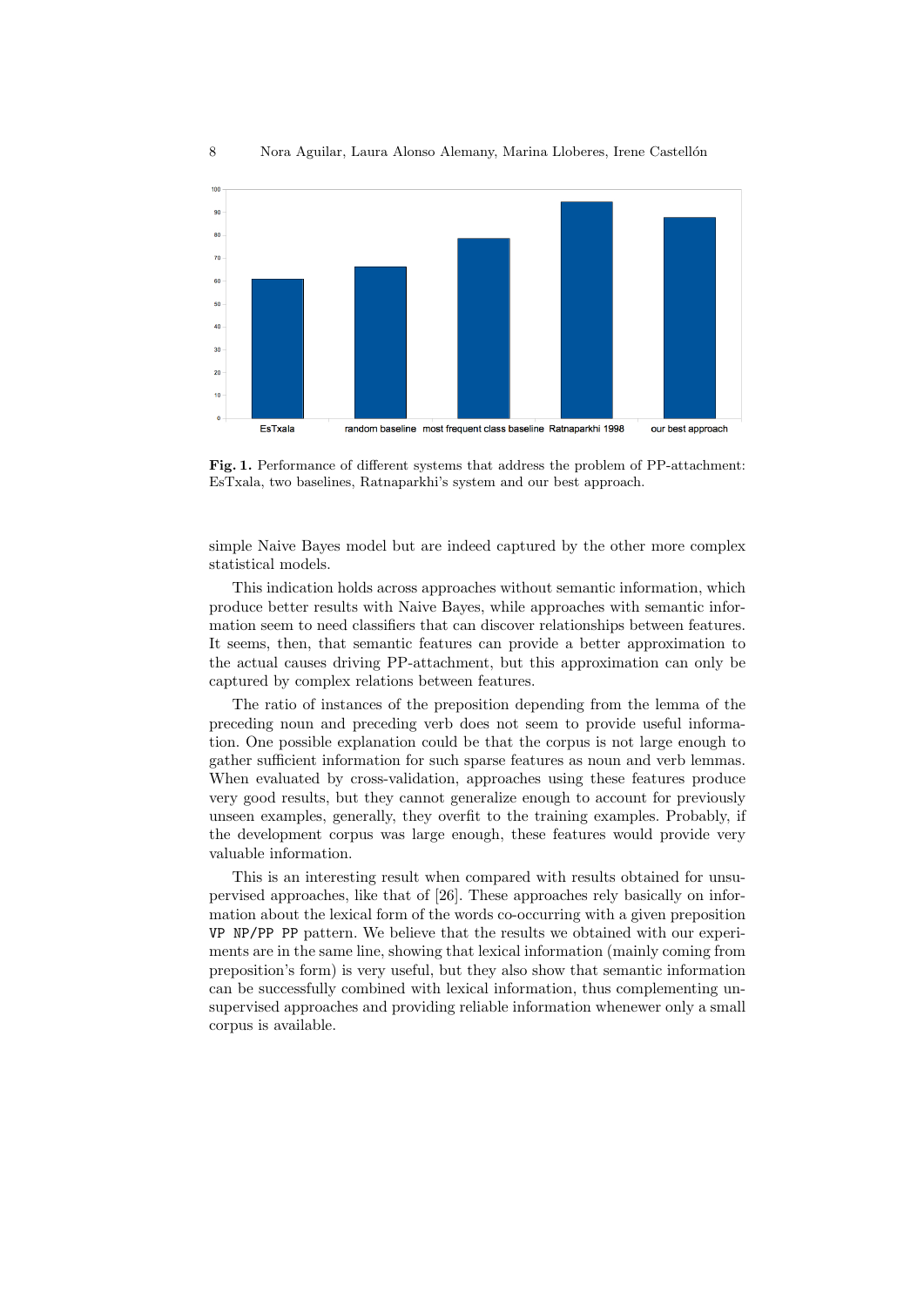### 6 Conclusions and Future Work

We have presented an approach to the problem of PP attachment for Spanish. This approach is to be integrated with the general-purpose grammar in the FreeLing suite of analzyers.

Applying a machine learning approach, we have achieved more than 20% improvement on the performance of the analyzer, and almost 10% improvement over a dummy baseline. We are still far from the 94.5% accuracy reported in the literature for unsupervised approaches, but our model is arguably more compact than one based on the lexical forms of words.

We have carried out an assessment of the impact of different features and different classifiers in the task of PP attachment, and have found that the most useful are the form of the preposition involved in the pattern and also the semantic features of the nouns and verbs involved. Semantic features are very useful because they provide an adequate level of generalization when few examples are available, as is the case of Spanish.

In future work we plan to integrate the results of this research for PP attachment resolution with the EsTxala grammar, in a hybrid approach to parsing. We will also look forward the exploration of the relations of unsupervised approaches with semantic features. We will also utilize some kind of word sense disambiguation, possibly UKB, already included in FreeLing.

#### Acknowledgements

This work has been partially funded by the Spanish Science and Innovation Ministry, via the KNOW2 project Language understanding technologies for multilingual domainoriented information access (TIN2009-14715-C04), http://ixa.si.ehu.es/know2.

Durante el desarrollo de este trabajo, Nora Aguilar contó con una beca del Ministerio de Asuntos de Educación y Ciencia- Agencia Española de Cooperación Internacional para el Desarrollo (MAEC-AECID, 00536854 Programa II.E) así como un complemento de beca para estudios de postgrado en el extranjero de la SecretarAa de Educación Pública del gobierno mexicano.

### References

- 1. Alonso, L., Capilla, J., Castellón, I., Fernández, A., Vázquez, G.: The sensem project: Syntactico-semantic annotation of sentences in spanish. In: et al., N.N. (ed.) Selected papers from RANLP 2005, pp. 89–98. John Benjamins (2007).
- 2. Altmann, G., Steedman, M.: Interaction with context during human sentence processing. Cognition 30, 191–238 (1988).
- 3. Atserias, J., Comelles, E., Mayor, A.: Txala un analizador libre de dependencias para el castellano. Procesamiento del Lenguaje Natural 35, 455–456 (2005).
- 4. Atserias, J., Carmona, J., Cervell, S., Màrquez, L., Martí, M.A., Padró, L., Placer, R., Rodríguez, H., Taulé, M., Turmo, J.: An environment for morphosyntactic processing of unrestricted spanish text. In: LREC'98. pp. 915–922 (1998).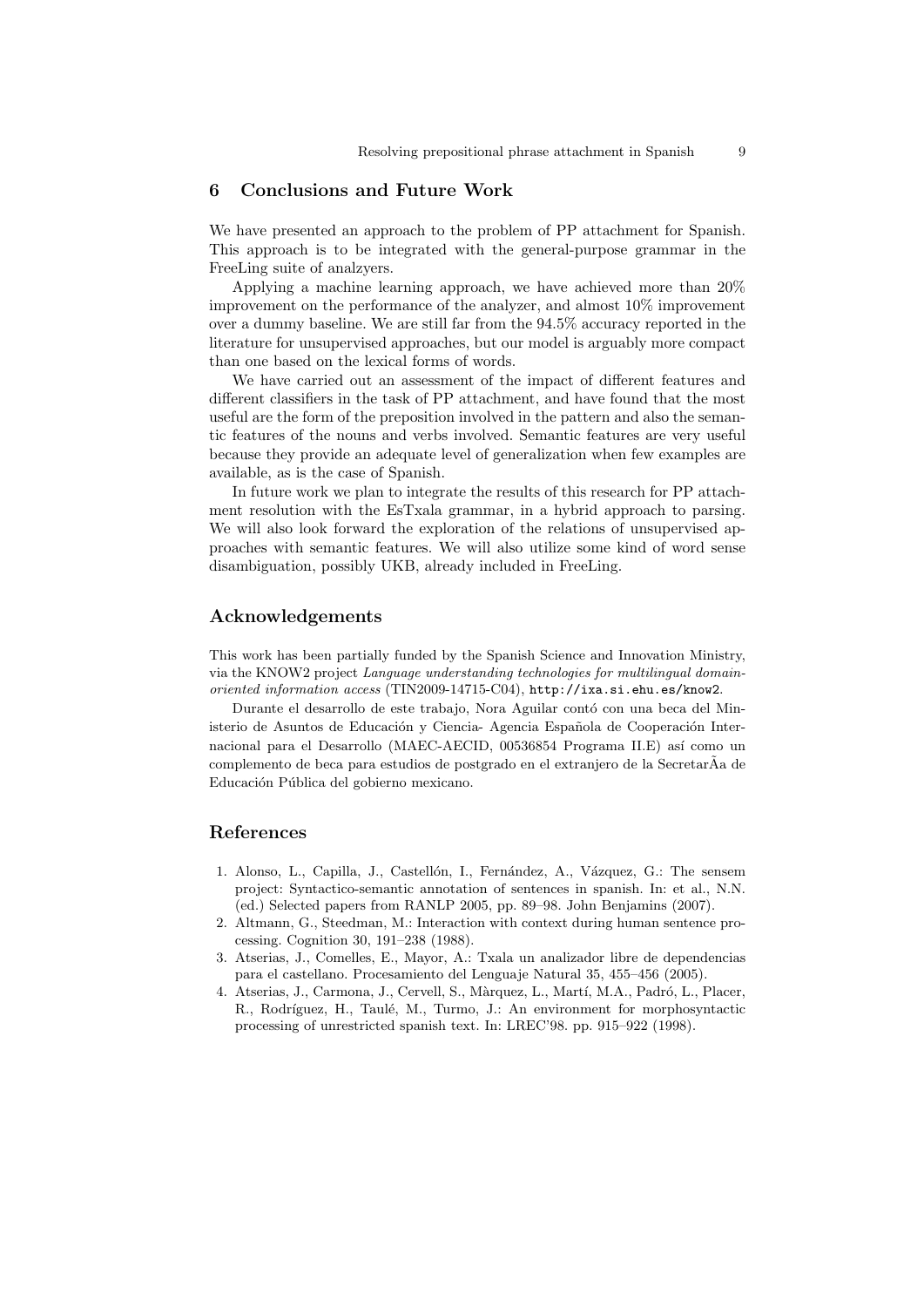- 10 Nora Aguilar, Laura Alonso Alemany, Marina Lloberes, Irene Castellón
- 5. Baldwin, T., Kordoni, V., Villavicencio, A.: Prepositions in applications: A survey and introduction to the special issue. Computational Linguistics 35(2), (2009).
- 6. Bick, E.: A constraint grammar-based parser for spanish. In: Proceedings of TIL 2006 - 4th Workshop on Information and Human Language Technology (2006).
- 7. Brill, E.: Transformation-based error-driven learning and natural language processing: A case study in part-of-speech tagging. Computational Linguistics 21, (1995).
- 8. Brill, E., Resnik, P.: A rule-based approach to prepositional phrase attachment disambiguation. In: COLING'94 (1994).
- 9. Buchholz, S., Marsi, E.: Conll-x shared task on multilingual dependency parsing. In: CoNLL. pp. 149–164 (2006).
- 10. Calvo, H., Gelbukh, A.F.: Improving prepositional phrase attachment disambiguation using the web as corpus. In: Sanfeliu, A., Ruiz-Shulcloper, J. (eds.) CIARP. Lecture Notes in Computer Science, vol. 2905, pp. 604–610. Springer (2003).
- 11. Calvo, H., Gelbukh, A.F.: Diluct: An open-source spanish dependency parser based on rules, heuristics, and selectional preferences. In: NLDB. pp. 164–175 (2006).
- 12. Collins, M., Brooks, J.: Prepositional phrase attachment trhough a backed–off model. In: Proceedings of the 3rd Workshop on Very Large Corpora. (1995).
- 13. Ferrández, A., Palomar, M., Moreno, L.: Slot unification grammar. In: APPIA-GULP-PRODE. pp. 523–532 (1997).
- 14. http://www.lsi.upc.es/~nlp/freeling/
- 15. Gamallo, P., Gonz´alez, I.: Una gram´atica de dependencias basada en patrones de etiquetas. In: Procesamiento del Lenguaje Natural. pp. 315–323 (2009).
- 16. Girju, R.: The syntax and semantics of prepositions in the task of automatic interpretation of nominal phrases and compounds: A cross-linguistic study. Computational Linguistics 35(2), 185–228 (2009).
- 17. Hindle, D., Rooth, M.: Structural ambiguity and lexical relations. Computational Linguistics 19, 103–120 (1993).
- 18. Järvinen, T., Tapanainen, P.: Towards an implementable dependency grammar. CoRR cmp-lg/9809001 (1998).
- 19. Lloberes, M., Castell´on, I., Padr´o, L.: Spanish freeling dependency grammar. In LREC'10. pp. 693–699 (2010).
- 20. Marimon, M.: The spanish resource grammar. In LREC'10 (2010).
- 21. Merlo, P., Ferrer, E.E.: The notion of argument in prepositional phrase attachment. Computational Linguistics 32(3), 341–378 (2006).
- 22. Miller, G.A., Beckwith, R., Fellbaum, C., Gross, D., Miller, K., Tengi, R.: Five papers on wordnet. Special Issue of the Intl. J. of Lexicography 3(4), (1991).
- 23. Olteanu, M., Moldovan, D.: Pp-attachment disambiguation using large context. In: Proceedings of Human Language Technology Conference and Conference on Empirical Methods in Natural Language Processing. pp. 273–280. ACL (2005).
- 24. Padró, L., Reese, S., Lloberes, M., Castellón, I.: Freeling 2.1: Five years of opensource language processing tools. In LREC'10. pp. 931–936 (2010).
- 25. Pantel, P., Lin, D.: An unsupervised approach to prepositional phrase attachment using contextually similar words. In ACL'00 (2000).
- 26. Ratnaparkhi, A.: Statistical models for unsupervised prepositional phrase attachment. In ACL-36 (1998).
- 27. Ratnaparkhi, A., Reynar, J., Roukos, S.: A maximum entropy model for prepositional phrase attachment. In: Proceedings of the ARPA Human Language Technology Workshop. pp. 250–255 (1994).
- 28. Stetina, J., Nagao, M.: Corpus based PP attachment ambiguity resolution with a semantic dictionary. In: Zhou, J., Church, K.W. (eds.) Proceedings of the Fifth Workshop on Very Large Corpora. pp. 66–80. ACL, Beijing, China (1997).